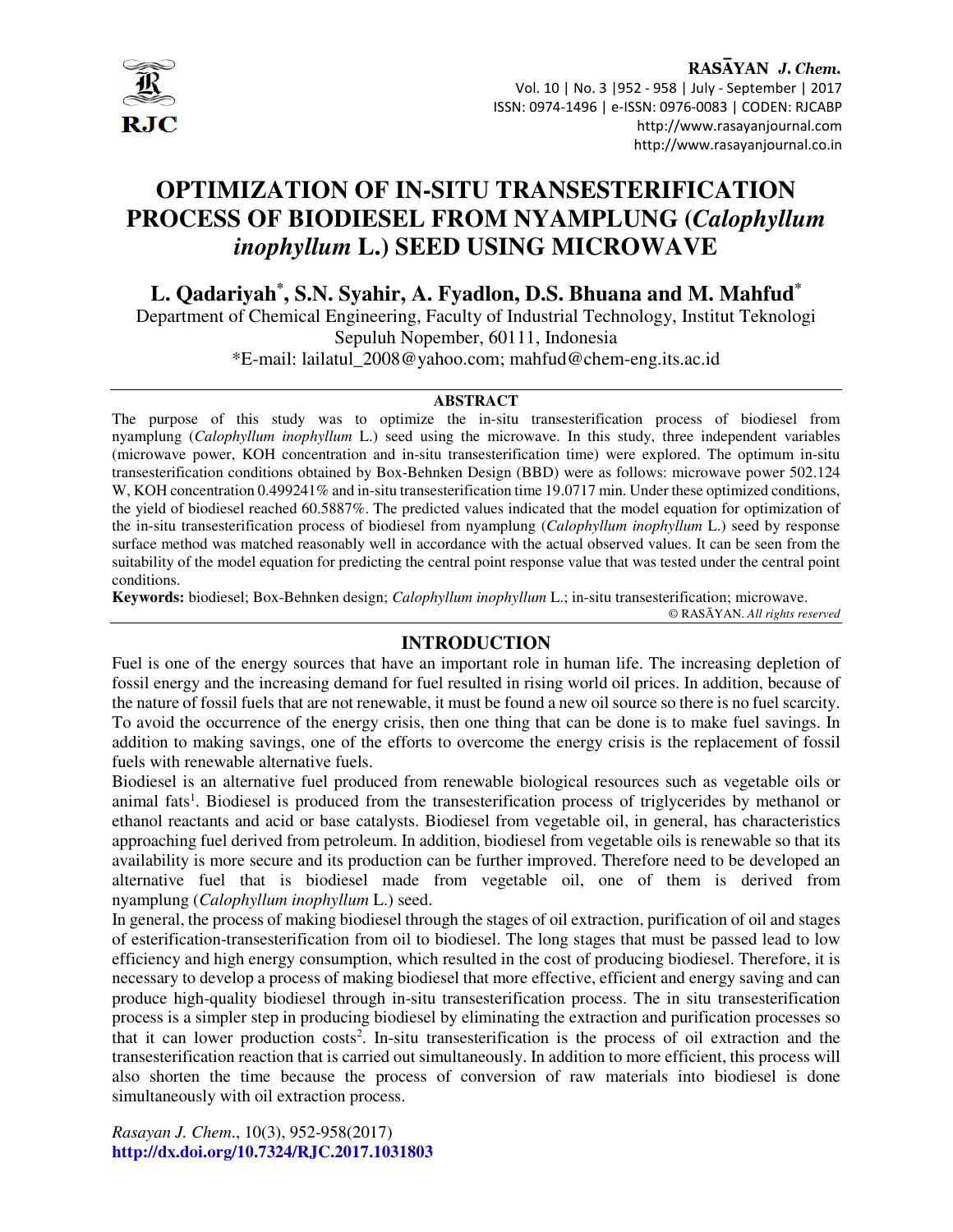Vol. 10 | No. 3 |952 - 958 | July - September | 2017

Therefore, in this research will be studied biodiesel production process from nyamplung (*Calophyllum inophyllum* L.) seed through in-situ transesterification process using the microwave.

Response surface methodology (RSM) is an alternate strategy involving statistical approach compared to one variable at a time, which could reflect the effect of interaction between different factors<sup>3</sup>. RSM using Box-Behnken designs have treatment combinations that are at the midpoints of the edges of the experimental space and require at least three continuous factors. Box-Behnken design is a type of response surface design that does not contain an embedded factorial or fractional factorial design. The main advantages of RSM are the reduced numbers of experimental trials which need to evaluate multiple parameters and their interactions and it is useful for developing, improving, and optimizing the process<sup>4</sup>. In recent years, RSM has been widely used in analyzing various biological processes, designing the experiment, building models, evaluating the effects of several factors, and searching for optimum conditions to acquire desirable responses and reducing the number of experiments<sup>5,6,7,8</sup>. Since many operating factors were involved in the in-situ transesterification process of biodiesel from nyamplung (*Calophyllum inophyllum* L.) seed using the microwave, RSM was used as an appropriate approach to analyze the in-situ transesterification process.

# **EXPERIMENTAL**

## **Raw Material**

The main raw material used in this study is nyamplung (*Calophyllum inophyllum* L.) seed. All other chemicals and solvents used were of analytical grade.

## **In-Situ Transesterification Process of Biodiesel from Nyamplung (***Calophyllum inophyllum* **L.) Seed using Microwave**

A domestic microwave oven (EMM2308X, Electrolux, 23 L, 800 W; 2.45 GHz) was modified for in-situ transesterification process of biodiesel. The dimensions of the PTFE-coated cavity of microwave oven were 48.5 cm x 37.0 cm x 29.25 cm. Various KOH concentration (0.10, 0.20, 0.30, 0.40 and 0.50 g/mL) were placed in a 1 L flask containing methanol and nyamplung (*Calophyllum inophyllum* L.) seed (100 g). The flask was setup within microwave oven cavity and a reflux condenser was used in order to prevent loss of solvent due to vaporization thus maintaining the solvent volume in the reaction mixture throughout the experiments (Fig.-1). The microwave oven was operated at 300, 450 and 600 W power level for a period of 10, 20 and 30 min.



Fig.-1: Schematic representation of in-situ transesterification process of biodiesel from nyamplung (*Calophyllum inophyllum* L.) seed using the microwave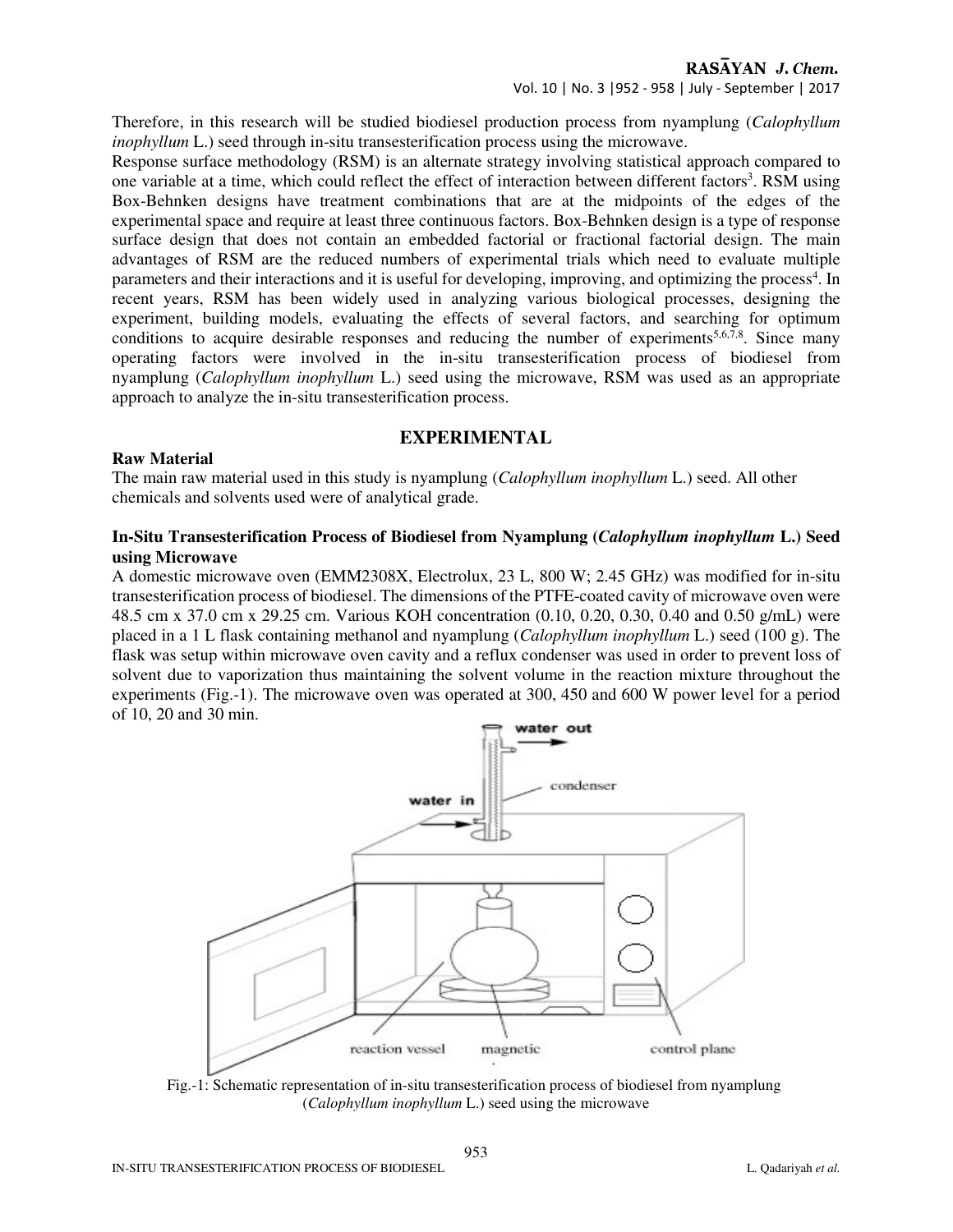Vol. 10 | No. 3 |952 - 958 | July - September | 2017

As the reaction was stopped, the product was kept in separating funnel over night for separating biodiesel and glycerol. After separating the lower glycerol layer from the upper layer of biodiesel, the upper layer was collected for further purification. The biodiesel was first washed with glacial acetic acid mixed in hot water and then washed only with plain hot water for two times. The biodiesel yield was calculated relative to the initial amount of nyamplung (*Calophyllum inophyllum* L.) seed oil by weight and the biodiesel purity was determined according to the viscosity.

## **Response Surface Method to Optimize the In-Situ Transesterification Process of Biodiesel**

A 2<sup>3</sup> Box-Behnken Design (BBD) was employed resulting in a total of 17 experiments to optimize the selected three factors which had great influence on the experiment, including microwave power, KOH concentration and in-situ transesterification time, and on A, B and C said. In this research, A, B and C were used as independent variables while the yield of biodiesel as the response value (Y) to conduct the test. Design-Expert version 9.0.4.1 (State-Ease Inc., Minneapolis, MN, USA) was adopted to do a regression analysis of experimental data. Each independent variable of the low, medium and high level of the experiment was coded as -1, 0 and 1. The property of polynomial fitting model equation was expressed by the coefficient of determination. And its significance of statistical was verified by F value. The optimal conditions of in-situ transesterification and a maximum yield of biodiesel from *nyamplung* (Calophyllum inophyllum L.) seed using microwave were typically analyzed and predicted by Design-Expert version 9.0.4.1 (State-Ease Inc., Minneapolis, MN, USA).

# **RESULTS AND DISCUSSION**

# **Effect of microwave power on the yield of biodiesel**

The yield of biodiesel increased with the increasing microwave power. From Fig.-2, the yield of biodiesel increased the range of microwave power from 300 W to 600 W. Accordingly, three microwave power levels including 300, 450 and 600 W were adopted to carry out the next experiment.



Fig.-2: The effect of microwave power on the yield of biodiesel (KOH concentration =  $0.50\%$ )

#### **Effect of KOH concentration on the yield of biodiesel**

As seen from Fig.-3, the yield of biodiesel increased as KOH concentration increasing from the range of 0.10 to 0.50%. As a result, three KOH concentration levels including 0.30, 0.40 and 0.50% were used to carry out the next experiment.

# **Effect of in-situ transesterification time on the yield of biodiesel**

The effect of in-situ transesterification time on the yield of biodiesel is shown in Fig.-4, which indicates that the yield increased with the increasing in-situ transesterification time. The yield of biodiesel increased sharply after in-situ transesterification time reached 10 min. Therefore, 10, 20 and 30 min were considered to carry out the next experiment.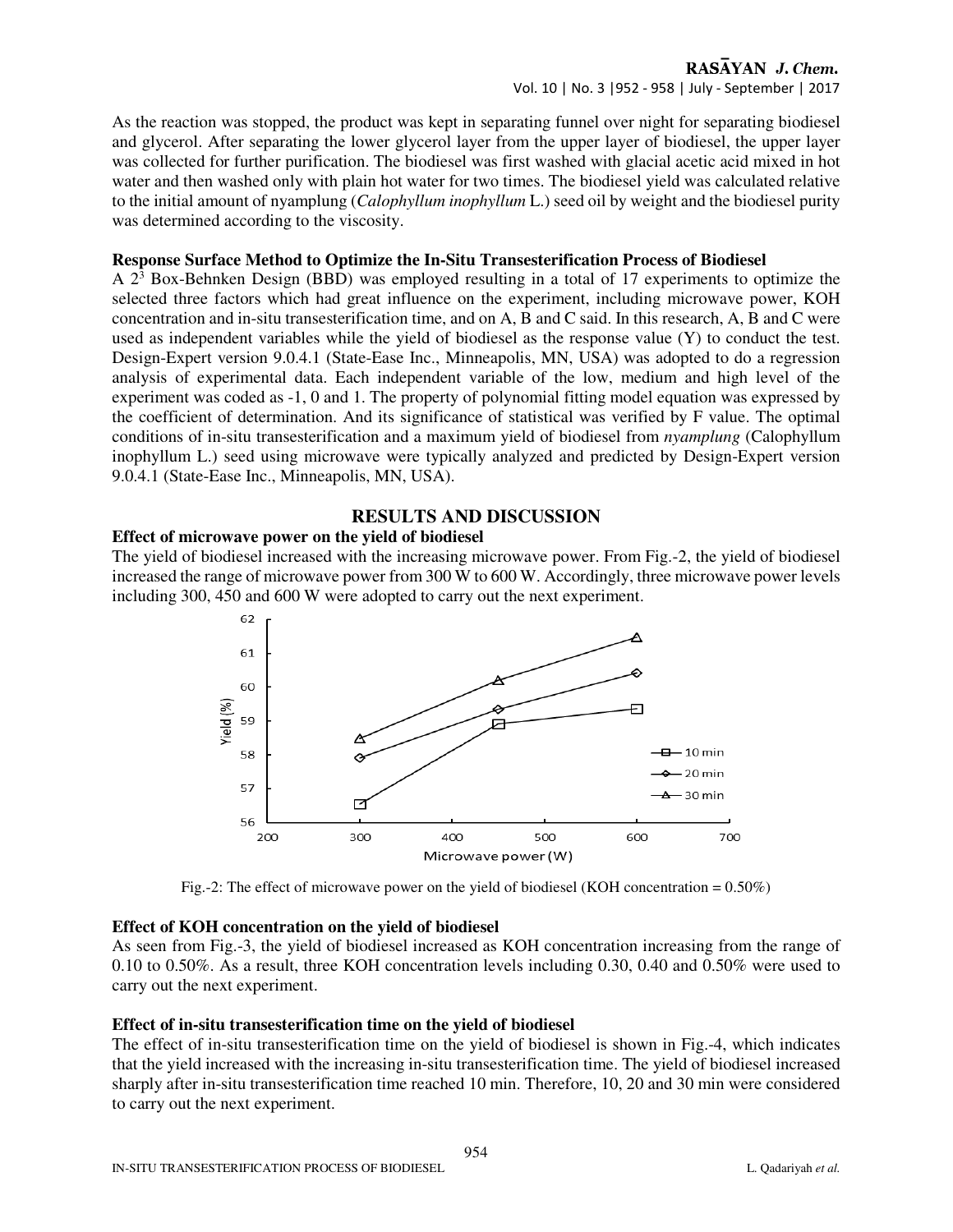

Fig.-3: The effect of KOH concentration  $(\%)$  on the yield of biodiesel (microwave power = 600 W)



Fig.-4: The effect of in-situ transesterification time on the yield of biodiesel (microwave power =  $600 W$ )

#### **Levels of independent variables for the Box-Behnken experimental design**

According to the theory of Box-Behnken experimental design, this research selected three factors that had great influence on the experiment, including microwave power, KOH concentration and in-situ transesterification time, and on *A, B* and *C* said. The three factors were coded at 3 levels, −1, 0 and +1 (Table-1) which resulted in an experimental design of 17 experimental points, including 5 central points (Table-2). The other factorial experiment point was the summit where independent variables were the value at *A, B, C*. The null point was the central point of the area. And the zero test was repeated five times to calculate the test error.

#### **Analysis of variance and the regression equation**

The results of the second-order response surface model in the form of analysis of variance (ANOVA) were shown in Table-3. With analysis of variance (ANOVA), the second-order polynomial models were applied to calculate the predicted response as follows:

Yield =  $-2.92130 + 0.048666*$  Microwave power + 155.87538\* KOH concentration + 0.52879\* In-situ transesterification time – 0.034028\*Microwave power\*KOH concentration + 1.59567E-004\*Microwave power\*In-situ transesterification time – 9.55000E-003\*KOH concentration\*In-situ transesterification time  $-$  3.06717E-005\*Microwave power<sup>2</sup> – 116.75625\*KOH concentration<sup>2</sup> – 0.013482\*In-situ transesterification time<sup>2</sup>

The regression equation analysis and the significance test of the model were shown in Table-3. F-value and p-value ( $F = 67.56$ ,  $p < 0.0001$ ) of the model indicated that the regression model was very significant. These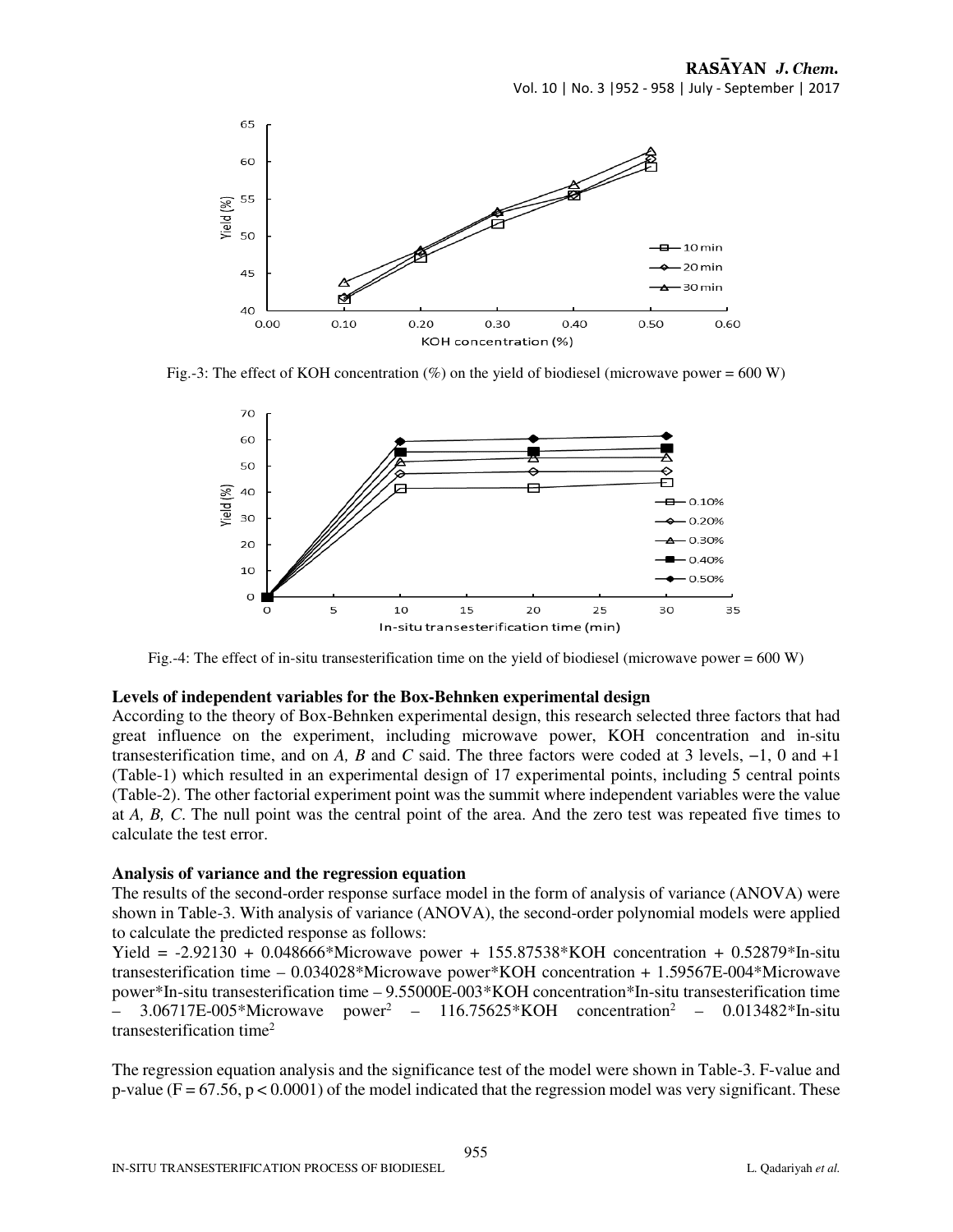data suggest that the regression equation is fitted well in the fitting area and this model can be used to replacing the true experimental point to analyzing the experimental results.

Table-3 shows the main effect of microwave power (A); KOH concentration (B) and the in-situ transesterification time (C) and the second-order effect of microwave power  $(A^2)$ ; KOH concentration  $(B^2)$ and the in-situ transesterification time  $(C^2)$  are the significant model terms. Other model terms are not significant (the two-level interactions of microwave power and KOH concentration (AB); microwave power and the in-situ transesterification time (AC) and KOH concentration and the in-situ transesterification time (BC)). It implies that the relations between the model terms and factors are not only a linear correlation.

| Table-T. Levels of independent variables used for obtimization |        |      |      |  |  |
|----------------------------------------------------------------|--------|------|------|--|--|
| <b>Factors</b>                                                 | Levels |      |      |  |  |
|                                                                | -      |      |      |  |  |
| A:Microwave power (W)                                          | 300    | 450  | 600  |  |  |
| $B: KOH$ concentration $(\%)$                                  | 0.30   | 0.40 | 0.50 |  |  |
| C: In-situ transesterification time (min)                      |        | 20   |      |  |  |

Table-1: Levels of independent variables used for optimization

| T able-2. The scheme and results of the DOA-Definitent experimental design |             |                            |                                     |         |  |  |  |
|----------------------------------------------------------------------------|-------------|----------------------------|-------------------------------------|---------|--|--|--|
| Run                                                                        | A:Microwave | <b>B:KOH</b> concentration | C: In-situ transesterification time | Yield   |  |  |  |
|                                                                            | power $(W)$ | $(\%)$                     | (min)                               | (%)     |  |  |  |
| $\mathbf{1}$                                                               | 450         | 0.4                        | 20                                  | 56.8541 |  |  |  |
| $\boldsymbol{2}$                                                           | 600         | 0.4                        | 30                                  | 56.9773 |  |  |  |
| 3                                                                          | 300         | 0.4                        | 30                                  | 53.6566 |  |  |  |
| $\overline{4}$                                                             | 450         | 0.4                        | 20                                  | 56.8541 |  |  |  |
| 5                                                                          | 450         | 0.4                        | 20                                  | 56.8541 |  |  |  |
| 6                                                                          | 600         | 0.4                        | 10                                  | 55.4962 |  |  |  |
| 7                                                                          | 300         | 0.3                        | 20                                  | 48.5444 |  |  |  |
| $\,8\,$                                                                    | 450         | 0.3                        | 10                                  | 48.4571 |  |  |  |
| 9                                                                          | 450         | 0.5                        | 30                                  | 60.2004 |  |  |  |
| 10                                                                         | 300         | 0.4                        | 10                                  | 53.1329 |  |  |  |
| 11                                                                         | 450         | 0.3                        | 30                                  | 49.773  |  |  |  |
| 12                                                                         | 450         | 0.5                        | 10                                  | 58.9227 |  |  |  |
| 13                                                                         | 450         | 0.4                        | 20                                  | 56.8541 |  |  |  |
| 14                                                                         | 600         | 0.5                        | 20                                  | 60.4276 |  |  |  |
| 15                                                                         | 300         | 0.5                        | 20                                  | 57.9054 |  |  |  |
| 16                                                                         | 600         | 0.3                        | 20                                  | 53.1083 |  |  |  |
| 17                                                                         | 450         | 0.4                        | 20                                  | 56.8541 |  |  |  |

Table-2: The scheme and results of the Box-Behnken experimental design

#### **Analysis of response surface plots and corresponding contour lines**

The fitted response surface plot was generated by the above statistical model by Design Expert program to understand the interaction of the parameters. The plots were shown in Figures-5 to 7, which depicted the interactions between two variables while keeping the other variables at their fixed levels (normally at the zero level). The shape of the contour plots indicated whether there were mutual interactions between variables or not. For example, a circle contour plot indicated that the interactions between variables were negligible. In contrast, elliptical contour plots indicated that the interactions between variables were significant<sup>9</sup>.

Figure-5 and 6 showed the level of the yield of biodiesel increased with the increasing microwave power when keeping the other variables at their fixed levels. It illustrated that the effect of microwave power on the yield of biodiesel is significant.

Figure-5 and 7 depicted that the yield of biodiesel increased clearly when KOH concentration increased from 0.30 to 0.50%. It demonstrated that KOH concentration is one of the major factors. Figure-6 and 7 showed changes in the yield of biodiesel was quite small with the extension of the in-situ

transesterification time, which illustrated that the effect of in-situ transesterification time on the yield of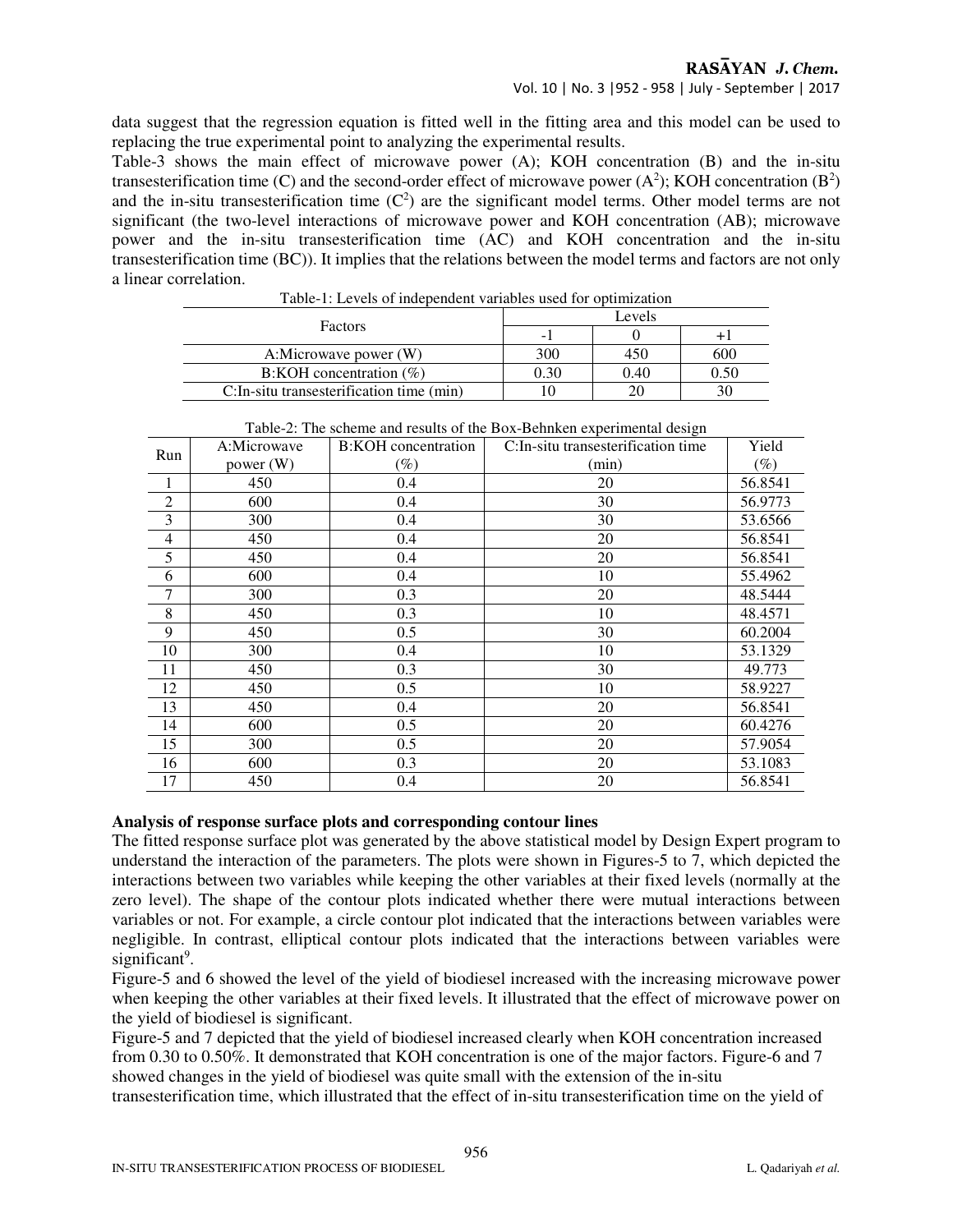Vol. 10 | No. 3 |952 - 958 | July - September | 2017

biodiesel is less significant. Additionally, from Box-Behnken experimental design, it can be concluded that optimal in-situ transesterification conditions for biodiesel were microwave power 502.124 W, KOH concentration 0.499241% and in-situ transesterification time 19.0717 min. At this optimized condition, the predicted yield of biodiesel is 60.5887%.

| Source                             | Sum of Squares | df | Mean Square | F Value    | p-value<br>Prob > F |
|------------------------------------|----------------|----|-------------|------------|---------------------|
| Model                              | 217.82         | 9  | 24.20       | 67.56      | < 0.0001            |
| A-Microwave power                  | 20.38          |    | 20.38       | 56.91      | 0.0001              |
| B- KOH concentration               | 176.47         |    | 176.47      | 492.65     | < 0.0001            |
| C-In-situ transesterification time | 2.64           |    | 2.64        | 7.38       | 0.0299              |
| AB                                 | 1.04           |    | 1.04        | 2.91       | 0.1318              |
| AC                                 | 0.23           |    | 0.23        | 0.64       | 0.4501              |
| BC                                 | 3.648E-004     |    | 3.648E-004  | 1.018E-003 | 0.9754              |
| $A^2$                              | 2.01           |    | 2.01        | 5.60       | 0.0499              |
| B <sup>2</sup>                     | 5.74           |    | 5.74        | 16.02      | 0.0052              |
| $\mathbb{C}^2$                     | 7.65           |    | 7.65        | 21.37      | 0.0024              |
| Residual                           | 2.51           | 7  | 0.36        |            |                     |
| Lack of Fit                        | 2.51           | 3  | 0.84        |            |                     |
| Pure Error                         | 0.000          | 4  | 0.000       |            |                     |
| Cor Total                          | 220.32         | 16 |             |            |                     |

Table-3: The ANOVA for the response surface quadratic polynomial model





# **Confirmative tests**

The suitability of the model equation for predicting the central point response value was tested under the central point conditions. When central point values of independent variables (microwave power 450 W, KOH concentration 0.40% and in-situ transesterification time 20 min) were incorporated into the regression equation, 56.8542% biodiesel yield was obtained whereas experiments at central point conditions gave a biodiesel yield of 56.8541%. Thus, the actual observed values and the predicted values matched reasonably well.

# **CONCLUSION**

Response surface methodology was adopted to optimize the in-situ transesterification conditions which enhanced the yield of biodiesel from nyamplung (*Calophyllum inophyllum* L.) seed using the microwave. The results suggested that statistical design methodology offered an efficient and feasible approach for the yield of biodiesel optimization. The proposed model equation illustrated the quantitative effect of variables and also the interactions among the variables. Under the central point medium condition (microwave power 450 W, KOH concentration 0.40% and in-situ transesterification time 20 min), the biodiesel yield of 56.8541% perfectly matched with the predicted value of 56.8542%, which verified the practicability of this